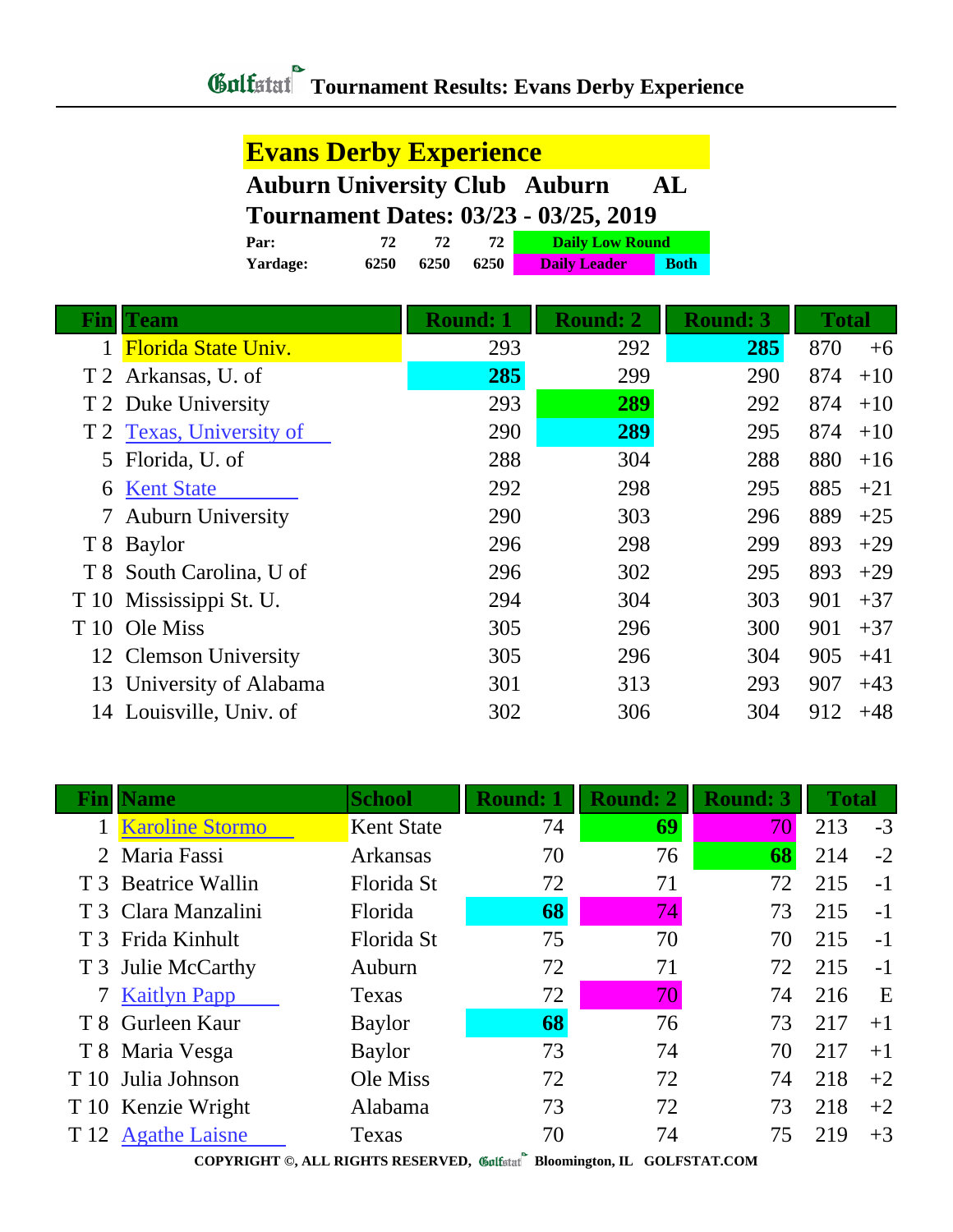| Fin  | <b>Name</b>                 | <b>School</b>     | <b>Round: 1</b> | <b>Round: 2</b> | <b>Round: 3</b> | <b>Total</b> |            |
|------|-----------------------------|-------------------|-----------------|-----------------|-----------------|--------------|------------|
|      | T 12 Amanda Doherty         | Florida St        | 75              | 75              | 69              | 219          | $+3$       |
|      | T 12 Elin Esborn            | Florida           | 73              | 75              | 71              | 219          | $+3$       |
| T 12 | Jiwon Jeon                  | Alabama           | 72              | 76              | 71              | 219          | $+3$       |
|      | T 12 Kaylee Benton          | Arkansas          | 72              | 73              | 74              | 219          | $+3$       |
|      | T 12 Margot Bechadergue     | Louisville        | 74              | 71              | 74              | 219          | $+3$       |
|      | T 12 Sara Kouskova          | Texas             | 74              | 71              | 74              | 219          | $+3$       |
| T 19 | Ana Belac                   | Duke              | 74              | 69              | 77              | 220          | $+4$       |
| T 19 | Ela Grimwood                | Miss. St.         | 70              | 74              | 76              | 220          | $+4$       |
| T 19 | <b>Emily Price</b>          | S Carolina        | 74              | 71              | 75              | 220          | $+4$       |
| T 19 | <b>Hailee Cooper</b>        | Texas             | 74              | 74              | 72              | 220          | $+4$       |
|      | T 19 Lauren Hartlage        | Louisville        | 71              | 76              | 73              | 220          | $+4$       |
|      | T 19 Miranda Wang           | Duke              | 76              | 76              | 68              | 220          | $+4$       |
| T 25 | Sierra Brooks               | Florida           | 73              | 78              | 70              | 221          | $+5$       |
|      | T 25 Virginia Elena Carta   | Duke              | 74              | 73              | 74              | 221          | $+5$       |
| T 27 | Aubree Jones                | Miss. St.         | 73              | 74              | 75              | 222          | $+6$       |
| T 27 | Gina Kim                    | Duke              | 72              | 71              | 79              | 222          | $+6$       |
| T 27 | <b>Pimnipa Panthong</b>     | <b>Kent State</b> | 72              | 77              | 73              | 222          | $+6$       |
|      | T 30 Alice Hewson           | Clemson           | 73              | 76              | 74              | 223          | $+7$       |
|      | T 30 Elena Hualde           | Auburn            | 73              | 75              | 75              | 223          | $+7$       |
| T 30 | Jaravee Boonchant           | Duke              | 73              | 77              | 73              | 223          | $+7$       |
|      | T 30 Lois Kaye Go           | S Carolina        | 74              | 78              | 71              | 223          | $+7$       |
|      | T 30 Ximena Gonzalez        | Arkansas          | 73              | 77              | 73              | 223          | $+7$       |
|      | T 35 Brooke Sansom          | Auburn            | 69              | 81              | 74              | 224          | $+8$       |
|      | T 35 Dylan Kim              | Arkansas          | 70              | 77              | 77              | 224          | $+8$       |
|      | T 35 Maddie Luitwieler      | Texas             | 72              | 78              | 74              | 224          | $+8$       |
|      | T 38 Chandler Rosholt       | Auburn            | 75              | 76              | 74              | 225          | $+9$       |
|      | T 38 Puk Lyng Thomsen       | Florida St        | 71              | 76              | 78              | 225          | $+9$       |
| 40   | <b>Thita Pakdeesettakul</b> | <b>Kent State</b> | 74              | 76              | 76              |              | $226 + 10$ |
|      | 41 Mychael O'Berry          | Auburn            | 76              | 76              | 75              |              | $227 + 11$ |
|      | T 42 Ana Paula Valdes       | Clemson           | 78              | 75              | 75              |              | $228 + 12$ |
|      | T 42 Anita Uwadia           | S Carolina        | 77              | 80              | 71              |              | $228 + 12$ |
|      | T 42 Blair Stockett         | Miss. St.         | 74              | 80              | 74              |              | $228 + 12$ |
|      | T 42 Erica Chiang           | <b>Baylor</b>     | 76              | 75              | 77              |              | $228 + 12$ |
|      | T 42 Ivy Shepherd           | Clemson           | 76              | 74              | 78              |              | $228 + 12$ |
|      | T 42 Marion Veysseyre       | S Carolina        | 72              | 78              | 78              |              | $228 + 12$ |

# **Colfulation Commanding Commanding Commanding Commanding Commanding Commanding Commanding Commanding Commanding Commanding Commanding Commanding Commanding Commanding Commanding Commanding Commanding Commanding Commanding**

**COPYRIGHT ©, ALL RIGHTS RESERVED, Bloomington, IL GOLFSTAT.COM**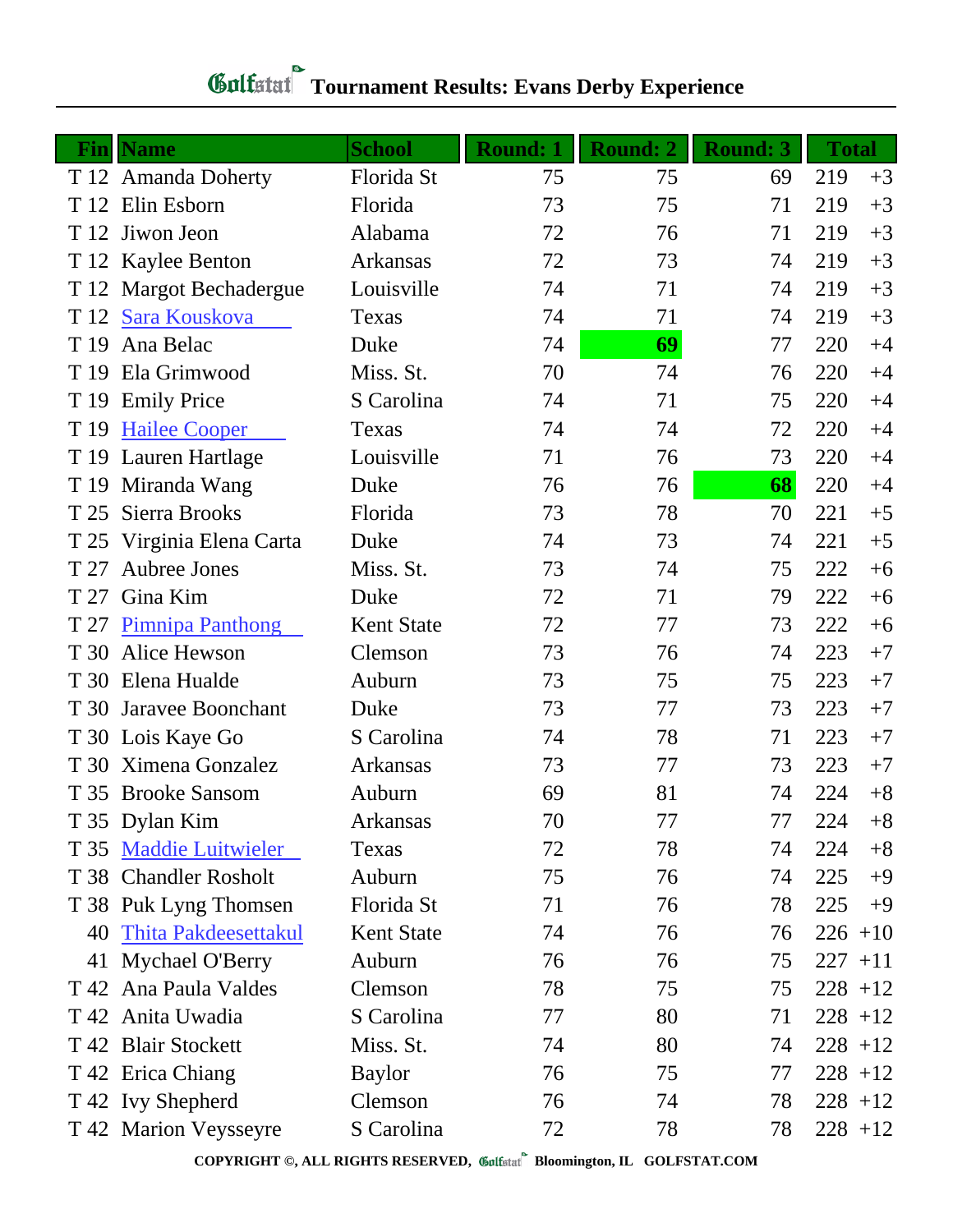|                 | <b>Fin</b>   Name         | <b>School</b>     | <b>Round: 1</b> | Round: 2 | <b>Round: 3</b> | <b>Total</b> |
|-----------------|---------------------------|-------------------|-----------------|----------|-----------------|--------------|
|                 | T 48 Amelia McKee         | <b>Baylor</b>     | 75              | 79       | 75              | $229 + 13$   |
| T 48            | Ana Pelaez                | S Carolina        | 76              | 75       | 78              | 229<br>$+13$ |
|                 | T 48 Angelica Moresco     | Alabama           | 75              | 83       | 71              | 229<br>$+13$ |
| T 48            | Julia Dean                | <b>Arkansas</b>   | 75              | 75       | 79              | 229<br>$+13$ |
| T 48            | Julia Goodson             | <b>Kent State</b> | 79              | 71       | 79              | 229<br>$+13$ |
|                 | T 48 Kie Purdom           | Ole Miss          | 79              | 76       | 74              | 229<br>$+13$ |
| T 48            | <b>Macy Somoskey</b>      | Ole Miss          | 80              | 73       | 76              | 229<br>$+13$ |
| T 48            | <b>Michaela Finn</b>      | <b>Kent State</b> | 72              | 81       | 76              | $229 + 13$   |
|                 | T 56 Amelia Williamson    | Florida St        | 76              | 80       | 74              | $230 + 14$   |
|                 | T 56 Ellen Hutchinson-Kay | Ole Miss          | 78              | 75       | 77              | $230 + 14$   |
|                 | T 56 Kennedy Swann        | Ole Miss          | 75              | 80       | 75              | $230 + 14$   |
|                 | T 56 Lauren Thibodeau     | Louisville        | 75              | 80       | 75              | $230 + 14$   |
|                 | T 60 Addison Baggarly     | Florida           | 74              | 77       | 80              | $231 + 15$   |
|                 | T 60 Alexandra Swayne     | Clemson           | 80              | 74       | 77              | $231 + 15$   |
| T <sub>60</sub> | <b>Chloe Salort</b>       | <b>Kent State</b> | 78              | 76       | 77              | $231 + 15$   |
| T 60            | <b>Gracyn Burgess</b>     | Clemson           | 78              | 73       | 80              | $231 + 15$   |
| T <sub>60</sub> | Hannah Levi               | Miss. St.         | 77              | 76       | 78              | $231 + 15$   |
| T 60            | <b>Mairead Martin</b>     | Louisville        | 80              | 75       | 76              | $231 + 15$   |
| T 60            | Maria Hoyos               | <b>Arkansas</b>   | 83              | 73       | 75              | $231 + 15$   |
| T 67            | <b>Emma Bradley</b>       | <b>Baylor</b>     | 80              | 73       | 79              | $232 + 16$   |
| T 67            | Olivia Cason              | Louisville        | 77              | 75       | 80              | $232 + 16$   |
| T 67            | Pi-Lilleb Hermansson      | Ole Miss          | 79              | 71       | 82              | $232 + 16$   |
| 70              | <b>Emilee Hoffman</b>     | Texas             | 81              | 74       | 78              | $233 + 17$   |
|                 | T 71 Callista Rice        | Clemson           | 74              | 79       | 81              | $234 + 18$   |
|                 | T 71 Conner Beth Ball     | Ole Miss          | 83              | 76       | 75              | $234 + 18$   |
|                 | T 71 Kayley Marschke      | Auburn            | 77              | 77       | 80              | $234 + 18$   |
|                 | T 74 Caroline Hodge       | Florida St        | 78              | 79       | 78              | $235 + 19$   |
|                 | T 74 Clara Moyano         | Miss. St.         | 77              | 76       | 82              | $235 + 19$   |
|                 | T 74 Jenny Kim            | Florida           | 79              | 78       | 78              | $235 + 19$   |
| 77              | Anika Bolcikova           | Auburn            | 80              | 81       | 76              | $237 +21$    |
| 78              | Katie Holt                | Miss. St.         | 80              | 80       | 78              | $238 + 22$   |
| 79              | Kaleigh Telfer            | Auburn            | 82              | 81       | 76              | $239 + 23$   |
| 80              | Anna Reid                 | Alabama           | 82              | 82       | 78              | $242 + 26$   |
| 81              | Diane Baillieux           | <b>Baylor</b>     | 79              | 80       | 84              | $243 + 27$   |
|                 | 82 Carolina Caminoli      | Alabama           | 80              | 80       | 85              | $245 +29$    |

# **Gulfatat** Tournament Results: Evans Derby Experience